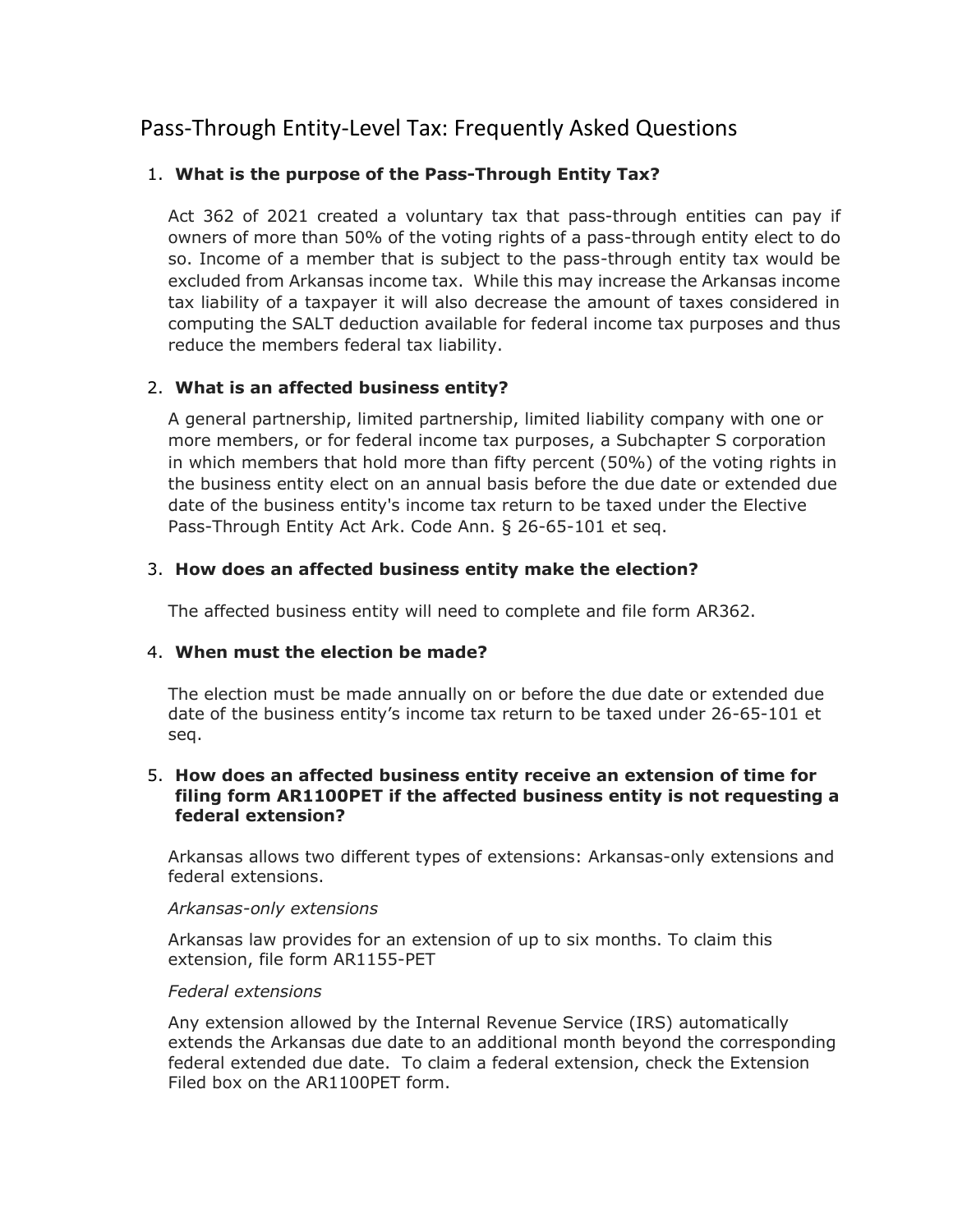## 6. **Can the election be revoked?**

Yes, the election may be revoked by filing an amended AR362 Form on or before the extended due date. Members who hold an aggregate of more than 50 percent of the voting rights in the business entity must consent to the revocation.

# 7. **How does the affected business entity notify the members that the election has been made?**

Once the entity has made the election by filing form AR362, the entity must provide each member with a copy of the election.

# 8. **How does the affected business entity notify its members their share of income/tax?**

The pro-rata interest of each member of a pass-through entity shall be reported to each member on forms prescribed and furnished by the DFA. AR1100PET, Page 2, provides a breakdown of each member's share of income. In addition, each member must be provided Schedule ARK-1 that shows their portion of items of income/loss, deduction, credit, etc. to the entity.

# 9. **When making the election, will there be any signatures required to show consent of the members?**

Yes, a responsible party is required to sign form AR362 indicating members holding more than fifty percent of the voting rights have given approval.

#### 10.**Can an affected business entity with a short tax year make the election?**

Yes, an affected business entity may make the election for taxable years beginning on or after January 1, 2022. However, the election must be made before the extended due date of the affected business entity's short period.

#### 11.**What is the entity-level tax rate?**

The net taxable income of the affected business entity is taxed at the top marginal income-tax rate under § 26-51-201(a). For tax years beginning on or after January  $1<sup>st</sup>$ , 2022 the top marginal income tax rate is  $5.5\%$ .

#### 12.**Are capital gains taxed at a different rate?**

Yes, the rate of tax on capital gains shall be fifty percent (50%) of the top marginal income-tax rate under § 26-51-201(a). For tax years beginning on or after January  $1<sup>st</sup>$ , 2022 the capital gains tax rate is 2.75%.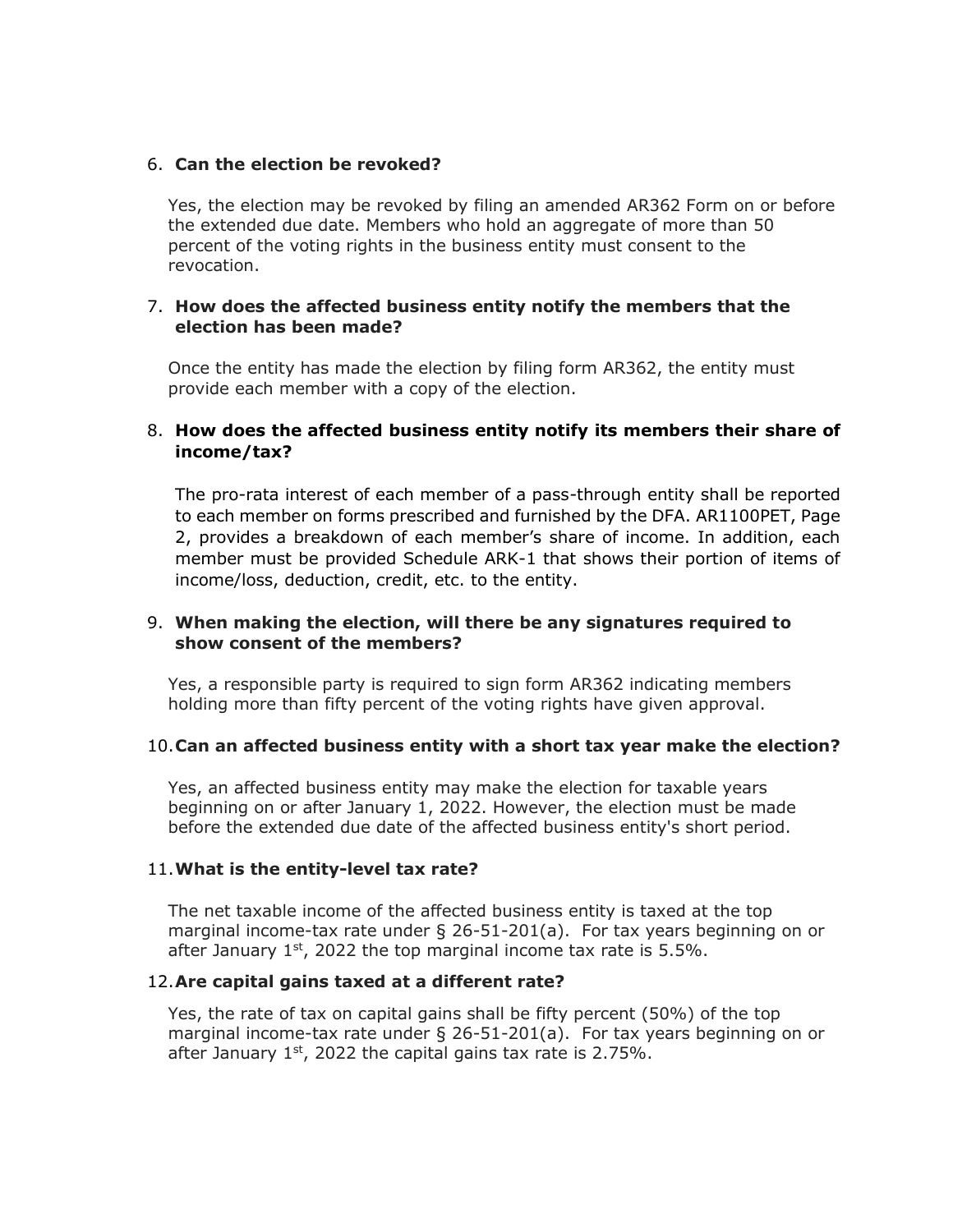# 13.**When is the due date for the pass-through entity level tax?**

The pass-through entity tax is due before the 15th day of the fourth month after the end of the taxable year. It must be paid in quarterly installments to avoid underpayment penalties if the pass-through entity tax was elected in the previous year. The pass-through entity tax would be subject to all interest and penalty provisions of the Arkansas Tax Procedure Act (ATPA).

# 14. **Is an electing partnership required to make quarterly estimated tax payments?**

Yes, estimated payments are required and can be submitted using form AR1100ESPET. An affected business entity that is required to pay tax shall make a required annual payment each taxable year in four (4) estimated installments on the fifteenth day of the:

- (A) Fourth month of the taxable year;
- (B) Sixth month of the taxable year;
- (C) Ninth month of the taxable year; and
- (D) First month of the next succeeding taxable year.

# 15.**Can an affected business entity carry forward net operating losses?**

Yes, the affected business entity may carry forward the net operating loss in the same manner and for the same number of years as provided under § 26-51-427. Net Operating losses that occur in 2022 and after may be carried forward up to 10 tax years.

# 16.**Can an affected business entity claim credits to offset taxable income at the entity level?**

Yes, an affected business entity that receives or earns a business incentive tax credit can claim the credit on form AR1100PET.

# 17.**Does an affected business entity need to report income from another affected business entity in which it is a member?**

No, an affected business entity that is a member of another affected business entity shall subtract its distributive share of the income or add its distributive share of the loss from the other affected business entity to the extent that the income or loss was derived from or connected with sources within Arkansas.

# 18.**Is a nonresident individual required to file an individual income tax return if they are a member of and affected business entity?**

A nonresident individual who is a member of an affected business entity is not required to file an individual income tax return if, for the taxable year, the only source of income derived from or connected with sources within Arkansas for the member or, if a joint income tax return is filed, the member and his or her